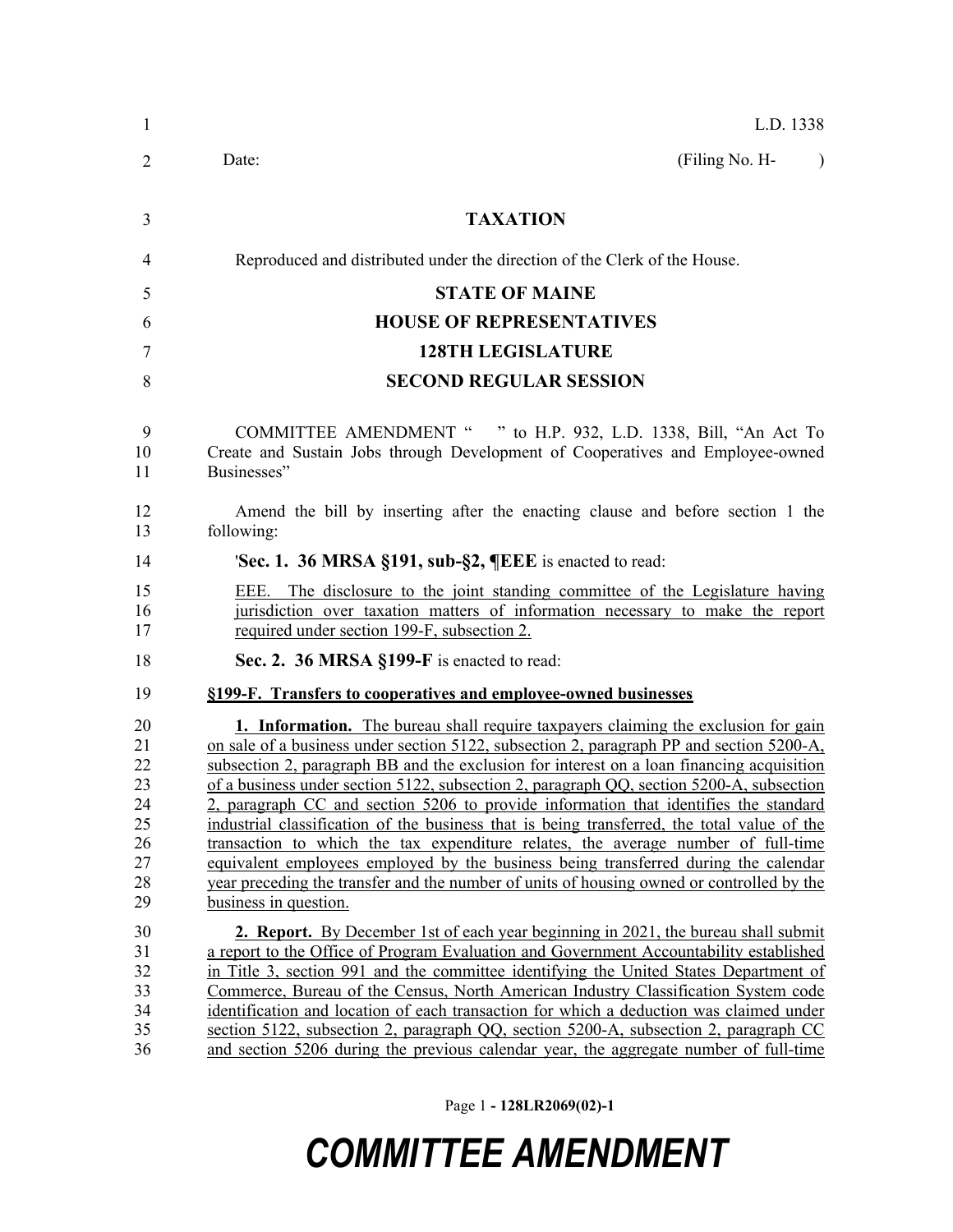COMMITTEE AMENDMENT " " to H.P. 932, L.D. 1338

 equivalent employees employed by the businesses for which a deduction was claimed and the aggregate number of units of housing owned or controlled by the businesses for which a deduction was claimed. Notwithstanding any other provision of law to the contrary, the reports provided under this section are public records as defined in Title 1, section 402, subsection 3.' Amend the bill in section 1 in paragraph PP in the first line (page 1, line 3 in L.D.) by striking out the following: "2017" and inserting the following: '2019 and before January 1, 2027' Amend the bill in section 1 in paragraph PP in the 3rd line (page 1, line 5 in L.D.) by striking out the following: "taxpayer of an" and inserting the following: 'taxpayer of a majority' Amend the bill in section 1 in paragraph PP in subparagraph (2) in the first line (page 1, line 9 in L.D.) by striking out the following: "of" and inserting the following: 'organized in' Amend the bill in section 1 in paragraph PP in the blocked paragraph in the first line (page 1, line 17 in L.D.) by inserting after the following: "means a business" the following: 'that employs 100 or fewer full-time equivalent employees and' Amend the bill in section 1 in paragraph PP in the blocked paragraph in the last line (page 1, line 21 in L.D.) by striking out the following: "private entities related by common" and inserting the following: 'entities that are not publicly traded related by common majority' Amend the bill in section 1 in paragraph QQ in the first line (page 1, line 22 in L.D.) by striking out the following: "2017" and inserting the following: '2019 and before January 1, 2027' Amend the bill in section 1 in paragraph QQ in subparagraph (1) in the first line (page 1, line 26 in L.D.) by inserting after the following: "means a business" the following: 'that employs 100 or fewer full-time equivalent employees and' Amend the bill in section 1 in paragraph QQ in subparagraph (1) in the 5th line (page 1, line 30 in L.D.) by striking out the following: "private entities related by common" and inserting the following: 'entities that are not publicly traded related by common majority' Amend the bill in section 1 in paragraph QQ in subparagraph (2) in division (a) in the 2nd line (page 1, line 35 in L.D.) by inserting after the following: "majority" the following: 'equity' Amend the bill in section 1 in paragraph QQ in subparagraph (2) in division (a) in subdivision (ii) in the first line (page 1, line 39 in L.D.) by striking out the following: "of" and inserting the following: 'organized in' Amend the bill in section 2 in paragraph BB in the first line (page 2, line 15 in L.D.) by striking out the following: "2017" and inserting the following: '2019 and before January 1, 2027' Amend the bill in section 2 in paragraph BB in the 2nd line (page 2, line 16 in L.D.) 41 by striking out the following: "adjusted gross" and inserting the following: 'taxable'

Page 2 **- 128LR2069(02)-1**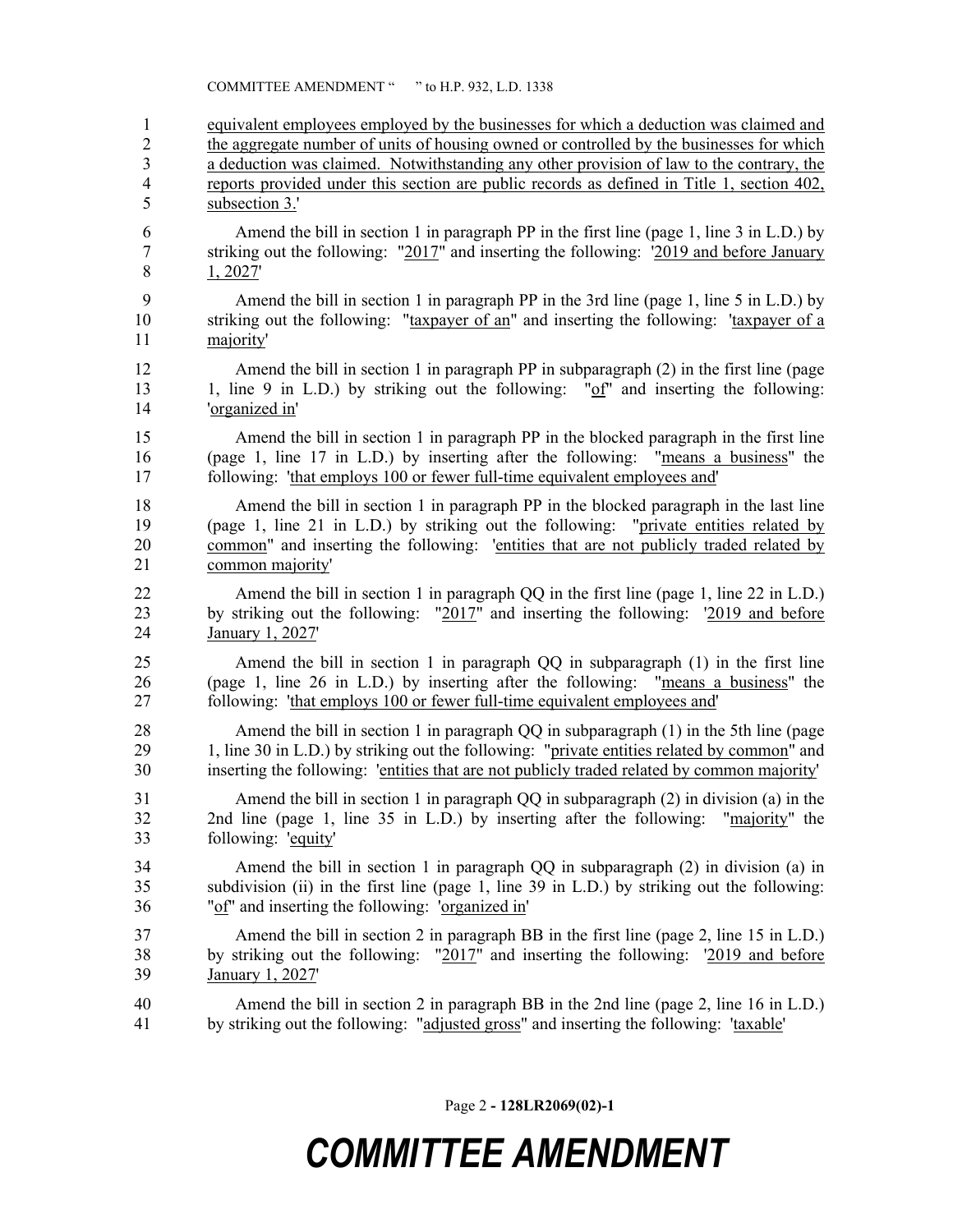Amend the bill in section 2 in paragraph BB in the 3rd line (page 2, line 17 in L.D.) by striking out the following: "taxpayer of an" and inserting the following: 'taxpayer of a majority' Amend the bill in section 2 in paragraph BB in subparagraph (2) in the first line (page 2, line 21 in L.D.) by striking out the following: "of" and inserting the following: 'organized in' Amend the bill in section 2 in paragraph BB in the blocked paragraph in the first line (page 2, line 29 in L.D.) by inserting after the following: "means a business" the following: 'that employs 100 or fewer full-time equivalent employees and' Amend the bill in section 2 in paragraph BB in the blocked paragraph in the last line (page 2, line 33 in L.D.) by striking out the following: "private entities related by common" and inserting the following: 'entities that are not publicly traded related by common majority' 14 Amend the bill in section 2 in paragraph CC in the first line (page 2, line 34 in L.D.) by striking out the following: "2017" and inserting the following: '2019 and before January 1, 2027' 17 Amend the bill in section 2 in paragraph CC in the 2nd line (page 2, line 35 in L.D.) by striking out the following: "adjusted gross" and inserting the following: 'taxable' Amend the bill in section 2 in paragraph CC in subparagraph (1) in the first line (page 2, line 38 in L.D.) by inserting after the following: "means a business" the following: 'that employs 100 or fewer full-time equivalent employees and' Amend the bill in section 2 in paragraph CC in subparagraph (1) in the 5th line (page 23 3, line 1 in L.D.) by striking out the following: "private entities related by common" and inserting the following: 'entities that are not publicly traded related by common majority' Amend the bill in section 2 in paragraph CC in subparagraph (2) in division (a) in the 2nd line (page 3, line 6 in L.D.) by inserting after the following: "majority" the following: 'equity' Amend the bill in section 2 in paragraph CC in subparagraph (2) in division (a) in subdivision (ii) in the first line (page 3, line 10 in L.D.) by striking out the following: "of" and inserting the following: 'organized in' Amend the bill by inserting after section 2 the following: '**Sec. 3. 36 MRSA §5206,** as repealed and replaced by PL 2005, c. 608, §1 and affected by §5, is amended by adding at the end a new paragraph to read: For taxable years beginning on or after January 1, 2019 and before January 1, 2027, the taxpayer may for the purposes of the tax under this section subtract from Maine net income an amount equal to the interest received during the taxable year by the taxpayer with respect to a qualified business acquisition loan.' Amend the bill in section 3 in subsection 13 in the 8th and 9th lines (page 3, lines 34 and 35 in L.D.) by striking out the following: "5200-A, subsection 2, paragraph CC," and inserting the following: '5206,' Amend the bill by striking out all of section 4 and inserting the following:

Page 3 **- 128LR2069(02)-1**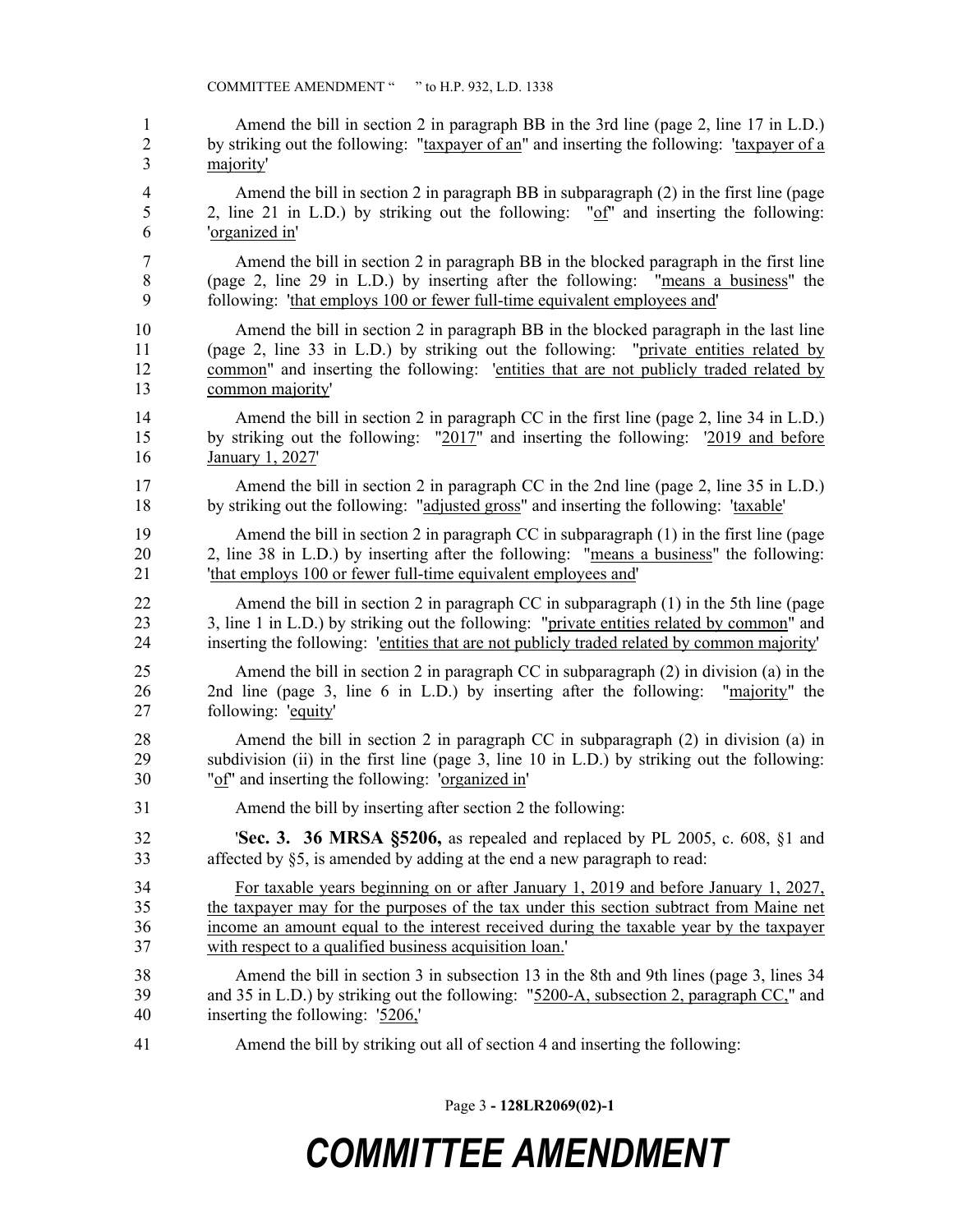| 1                                            | 'Sec. 4. 36 MRSA §5206-D, sub-§§16-A and 16-B are enacted to read:                                                                                                                                                                                                                                                                                                                                                                                                                                                                                                                                                                                                                                                  |
|----------------------------------------------|---------------------------------------------------------------------------------------------------------------------------------------------------------------------------------------------------------------------------------------------------------------------------------------------------------------------------------------------------------------------------------------------------------------------------------------------------------------------------------------------------------------------------------------------------------------------------------------------------------------------------------------------------------------------------------------------------------------------|
| $\overline{2}$                               | 16-A. Qualified business. "Qualified business" means a business that employs 100                                                                                                                                                                                                                                                                                                                                                                                                                                                                                                                                                                                                                                    |
| $\overline{3}$                               | or fewer full-time equivalent employees and whose securities are not publicly traded on                                                                                                                                                                                                                                                                                                                                                                                                                                                                                                                                                                                                                             |
| $\overline{\mathcal{L}}$                     | any stock exchange and that is organized in the State or whose principal place of business                                                                                                                                                                                                                                                                                                                                                                                                                                                                                                                                                                                                                          |
| 5                                            | is within the State including a corporation, an S corporation, a limited liability company,                                                                                                                                                                                                                                                                                                                                                                                                                                                                                                                                                                                                                         |
| 6                                            | a limited liability partnership, a sole proprietorship and all entities that are not publicly                                                                                                                                                                                                                                                                                                                                                                                                                                                                                                                                                                                                                       |
| 7                                            | traded related by common majority ownership or control.                                                                                                                                                                                                                                                                                                                                                                                                                                                                                                                                                                                                                                                             |
| $\,$ $\,$                                    | <b>16-B.</b> Qualified business acquisition loan. "Qualified business acquisition loan,"                                                                                                                                                                                                                                                                                                                                                                                                                                                                                                                                                                                                                            |
| 9                                            | including a loan or part of a series of loans, means:                                                                                                                                                                                                                                                                                                                                                                                                                                                                                                                                                                                                                                                               |
| 10                                           | A. A loan of which at least 90% of the proceeds are applied to the acquisition of                                                                                                                                                                                                                                                                                                                                                                                                                                                                                                                                                                                                                                   |
| 11                                           | majority equity ownership of a qualified business not owned by an entity under                                                                                                                                                                                                                                                                                                                                                                                                                                                                                                                                                                                                                                      |
| 12                                           | subparagraphs $(1)$ to $(5)$ and that is given to:                                                                                                                                                                                                                                                                                                                                                                                                                                                                                                                                                                                                                                                                  |
| 13                                           | (1) An employee stock ownership plan as defined in the Code, Section                                                                                                                                                                                                                                                                                                                                                                                                                                                                                                                                                                                                                                                |
| 14                                           | $4975(e)(7)$ ;                                                                                                                                                                                                                                                                                                                                                                                                                                                                                                                                                                                                                                                                                                      |
| 15                                           | An S corporation organized in the State owned by an employee stock                                                                                                                                                                                                                                                                                                                                                                                                                                                                                                                                                                                                                                                  |
| 16                                           | ownership plan;                                                                                                                                                                                                                                                                                                                                                                                                                                                                                                                                                                                                                                                                                                     |
| 17                                           | (3) An eligible worker-owned cooperative as defined in the Code, Section                                                                                                                                                                                                                                                                                                                                                                                                                                                                                                                                                                                                                                            |
| 18                                           | $1042(c)(2)$ ;                                                                                                                                                                                                                                                                                                                                                                                                                                                                                                                                                                                                                                                                                                      |
| 19                                           | (4) A consumer cooperative organized under Title 13, chapter 85, subchapter 1;                                                                                                                                                                                                                                                                                                                                                                                                                                                                                                                                                                                                                                      |
| 20                                           | $\overline{\text{or}}$                                                                                                                                                                                                                                                                                                                                                                                                                                                                                                                                                                                                                                                                                              |
| 21                                           | (5) If the business provides housing, a consumer cooperative or a cooperative                                                                                                                                                                                                                                                                                                                                                                                                                                                                                                                                                                                                                                       |
| 22                                           | affordable housing corporation organized under Title 13, chapter 85, subchapter                                                                                                                                                                                                                                                                                                                                                                                                                                                                                                                                                                                                                                     |
| 23                                           | $1-A$ ;                                                                                                                                                                                                                                                                                                                                                                                                                                                                                                                                                                                                                                                                                                             |
| 24                                           | B. A loan to a corporation that sponsors an employee stock ownership plan if all                                                                                                                                                                                                                                                                                                                                                                                                                                                                                                                                                                                                                                    |
| 25                                           | proceeds of the loan are loaned to the employee stock ownership plan to acquire for                                                                                                                                                                                                                                                                                                                                                                                                                                                                                                                                                                                                                                 |
| 26                                           | the plan all outstanding employer securities in a qualified business and the plan's                                                                                                                                                                                                                                                                                                                                                                                                                                                                                                                                                                                                                                 |
| 27                                           | repayment terms are substantially similar to the corporation's repayment terms; or                                                                                                                                                                                                                                                                                                                                                                                                                                                                                                                                                                                                                                  |
| 28                                           | C. A loan used to refinance a qualified business acquisition loan.                                                                                                                                                                                                                                                                                                                                                                                                                                                                                                                                                                                                                                                  |
| 29<br>30<br>31<br>32<br>33<br>34<br>35<br>36 | Evaluation; specific public policy objective; performance<br>Sec. 5.<br><b>measures.</b> The deductions provided under this Act are subject to ongoing legislative<br>review in accordance with the Maine Revised Statutes, Title 3, chapter 37. The Office of<br>Program Evaluation and Government Accountability shall report on the first evaluation of<br>the deductions provided under this Act by February 28, 2026. In developing evaluation<br>parameters to perform the evaluation, the Office of Program Evaluation and Government<br>Accountability, the Government Oversight Committee and the joint standing committee<br>of the Legislature having jurisdiction over taxation matters shall consider: |
| 37                                           | 1. Policy objective. That the specific public policy objective of the deductions                                                                                                                                                                                                                                                                                                                                                                                                                                                                                                                                                                                                                                    |
| 38                                           | provided under this Act is to retain jobs in qualifying small businesses that would                                                                                                                                                                                                                                                                                                                                                                                                                                                                                                                                                                                                                                 |
| 39                                           | otherwise cease operations by reducing the tax impact to business owners from qualifying                                                                                                                                                                                                                                                                                                                                                                                                                                                                                                                                                                                                                            |
| 40                                           | sales of ownership interests in order to encourage conversion of small businesses to                                                                                                                                                                                                                                                                                                                                                                                                                                                                                                                                                                                                                                |

Page 4 **- 128LR2069(02)-1**